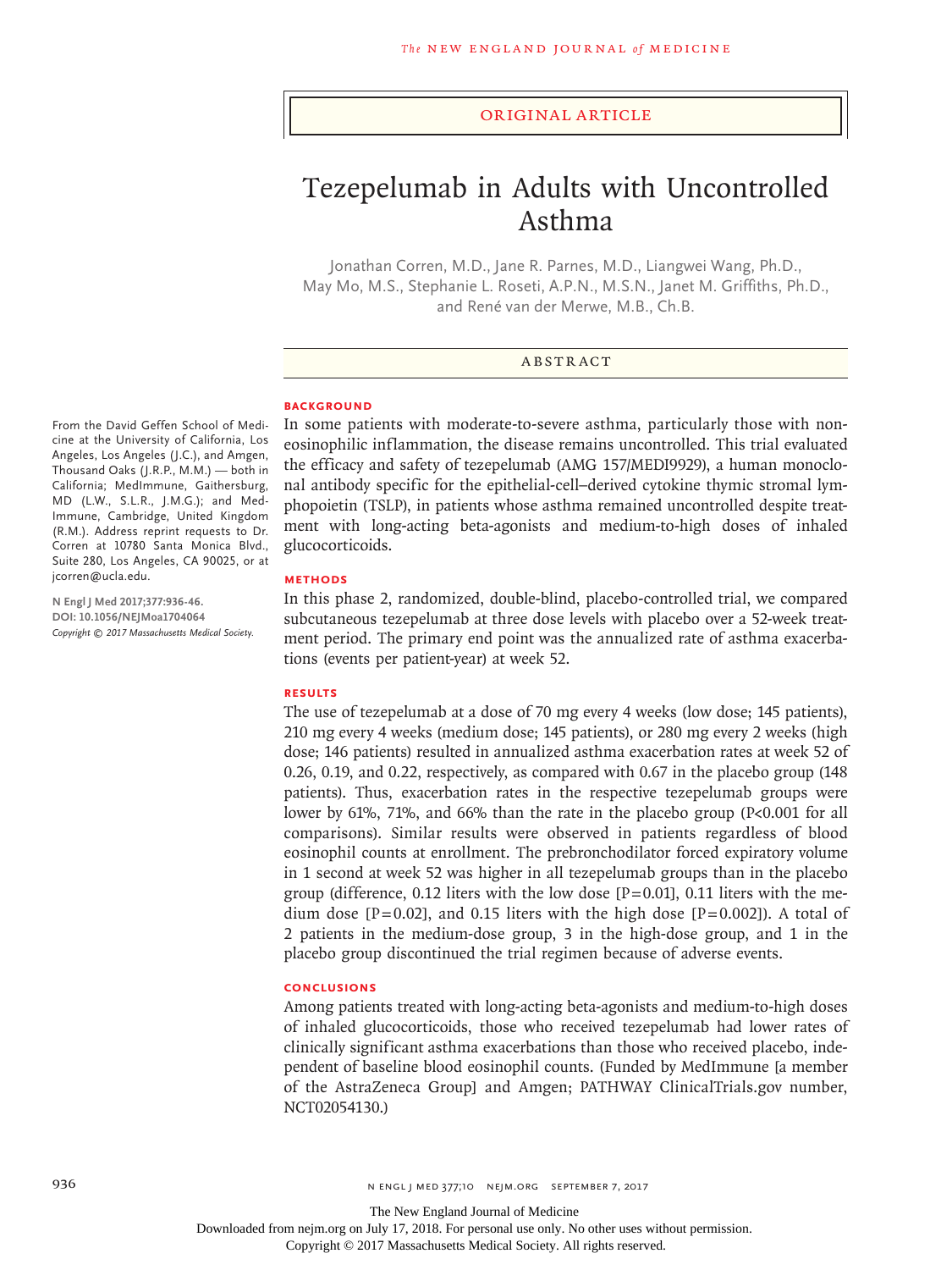STHMA AFFECTS AN ESTIMATED 315 MIL-<br>lion people worldwide,<sup>1</sup> of whom approxi-<br>ease (Global Initiative for Asthma [GINA] step lion people worldwide,<sup>1</sup> of whom approximately 70% have moderate-to-severe dis-3 to 5).2 In many of these patients, asthma can be controlled by increasing the dose of inhaled glucocorticoids. However, in some patients, asthma remains uncontrolled despite the use of available recommended therapies.3

The heterogeneous response to asthma treatment may be related to differences in patterns of airway inflammation, immune-cell activation, and responsiveness to glucocorticoids.4-7 Biologic therapies that inhibit specific molecular targets, including IgE and type 2 helper T (Th2) cytokines, such as interleukin-4, interleukin-5, interleukin-13, and their respective receptors, benefit some patients with asthma that is uncontrolled with inhaled glucocorticoids plus long-acting beta-agonist (LABA) therapy.8-14

Thymic stromal lymphopoietin (TSLP) is an epithelial-cell–derived cytokine produced in response to environmental and proinflammatory stimuli.<sup>15</sup> TSLP is central to the regulation of type 2 immunity through its activity on dendritic cells, T and B cells, and innate immune cells,<sup>16-18</sup> and it up-regulates production of cytokines by antigen-specific Th2 cells.19 TSLP expression is higher in the airways of patients with asthma than in those of healthy controls, and its levels correlate with Th2 cytokine and chemokine expression<sup>20</sup> and disease severity.<sup>21,22</sup>

Tezepelumab (AMG 157/MEDI9929) is an investigational human IgG2 monoclonal antibody that binds to TSLP, preventing its interaction with the TSLP receptor complex. A proof-of-concept study involving patients with mild, atopic asthma showed that tezepelumab inhibited both early and late asthmatic responses and suppressed biomarkers of type 2 inflammation after inhaled allergen challenge.<sup>23</sup>

To better define the biologic and clinical importance of TSLP in patients with moderate-tosevere asthma, we conducted PATHWAY, a randomized, placebo-controlled, dose-ranging trial of tezepelumab involving patients whose disease was uncontrolled with LABAs combined with medium-to-high doses of inhaled glucocorticoids.24 Given the potentially broad effects of TSLP in asthma, we included patients with a wide range of blood eosinophil counts.

## Methods

## **Trial Design and Participants**

This multicenter, placebo-controlled, parallelgroup, double-blind, phase 2 trial was conducted at 108 sites across 12 countries (Table S1 in the Supplementary Appendix, available with the full text of this article at NEJM.org). All eligible patients were current nonsmokers (for ≥6 months and with a lifetime history of <10 pack-years) who were 18 to 75 years of age and who had asthma that was not well controlled despite treatment with LABAs combined with a medium dose (250 to 500  $\mu$ g per day of fluticasone administered by means of a dry-powder inhaler or equivalent) or high dose ( $>500 \mu$ g per day of fluticasone administered by means of a drypowder inhaler or equivalent) of inhaled glucocorticoids (as per GINA 2012 guidelines defining severe asthma<sup>24</sup>) at least 6 months before enrollment. Patients were also required to have a history of at least two asthma exacerbations that led to systemic glucocorticoid treatment, or one severe exacerbation that led to hospitalization, in the 12 months before trial entry. Additional eligibility criteria included a prebronchodilator forced expiratory volume in 1 second  $(FEV_1)$  of at least 40% and no more than 80% of the predicted normal value, postbronchodilator reversibility of at least 12% and at least 200 ml, and a score on the six-item Asthma Control Questionnaire  $(ACQ-6)^{25}$  of at least 1.5 during screening (range, 0 to 6, with lower scores indicating better disease control; minimal clinically important difference, 0.5 points).<sup>26</sup> Exclusion criteria included any clinically important pulmonary disease other than asthma. A full list of inclusion and exclusion criteria is provided in Table S2 in the Supplementary Appendix.

The sponsors, MedImmune and Amgen, developed the protocol and conducted the data analysis. The first draft of the manuscript was prepared by the MedImmune authors with input from all the authors. A professional medical writer (funded by MedImmune) assisted with revisions to early drafts of the manuscript. All the authors made the decision to submit the manuscript for publication. All the authors vouch for the accuracy and completeness of the data and the statistical analysis and for the adherence of the trial to the final protocol, available at NEJM.org.

The New England Journal of Medicine

Downloaded from nejm.org on July 17, 2018. For personal use only. No other uses without permission.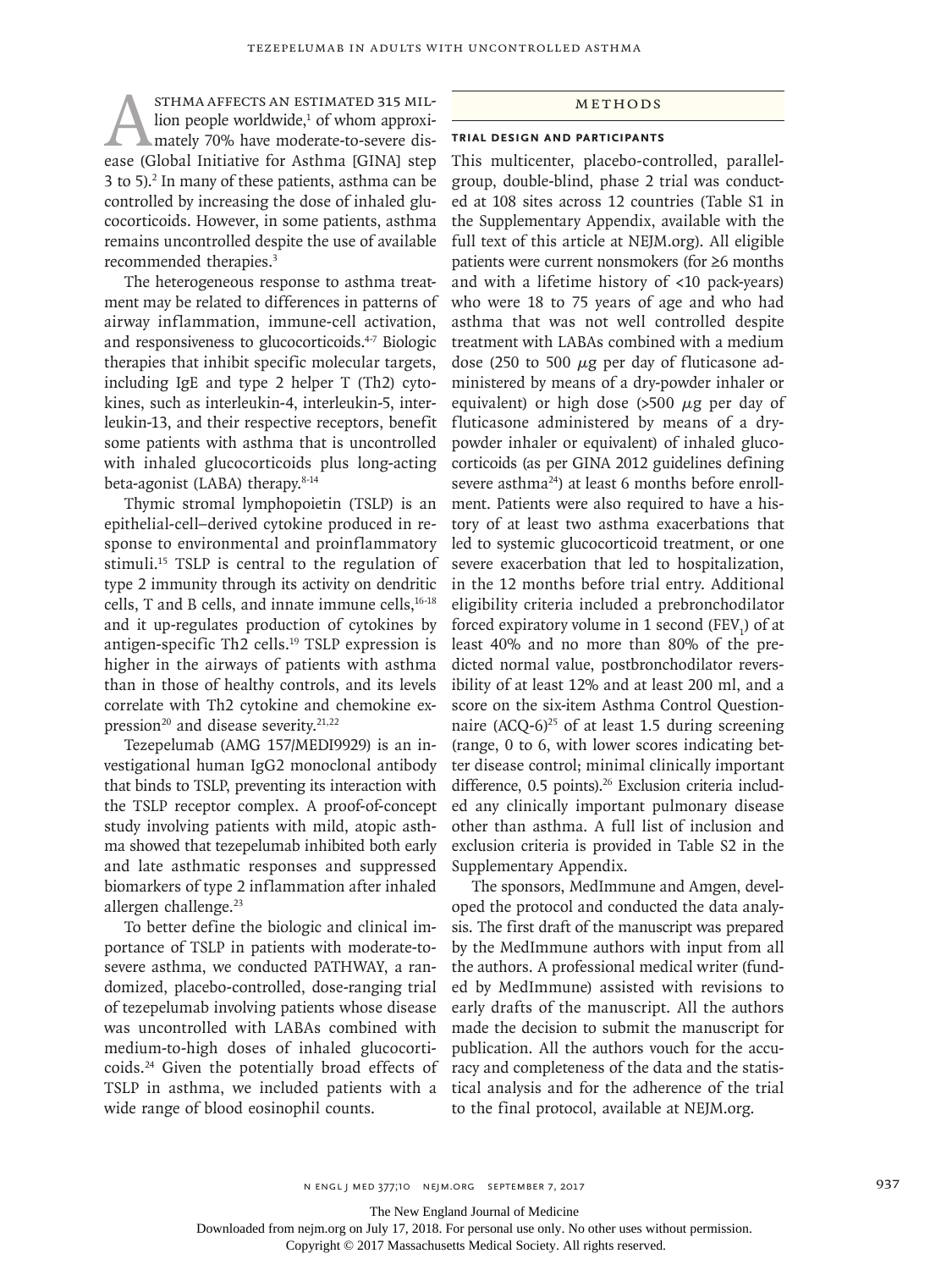This trial was performed in accordance with the ethical principles of the Declaration of Helsinki, International Conference on Harmonisation Good Clinical Practice guidelines, and applicable regulatory requirements. Approvals from independent ethics committees were obtained, and all the patients provided written informed consent in accordance with local requirements.

# **Randomization and Blinding**

Patients were randomly assigned (in a 1:1:1:1 ratio), according to a central interactive voiceresponse or Web-response system, to receive one of three different doses of subcutaneous tezepelumab or placebo. Randomization was stratified according to location (Japan or the rest of the world), blood eosinophil count (≥250 or <250 cells per microliter) as measured by a local laboratory, and dose level of inhaled glucocorticoids (medium or high, on the basis of GINA 2012 guidelines<sup>24</sup>). Patients receiving a maintenance regimen of oral glucocorticoids were assigned to the high-dose inhaled glucocorticoid stratum. Tezepelumab and placebo were prepared by site staff who were aware of the trial-group assignments and who were not involved in trial assessments. The trial agents were similar in appearance and were administered by staff who were unaware of the trial-group assignments. Background asthma-control medications were maintained at a stable dose throughout the treatment period.

### **Procedures**

Patients were assigned to receive subcutaneous injections of tezepelumab at a dose of 70 mg every 4 weeks (low dose), 210 mg every 4 weeks (medium dose), or 280 mg every 2 weeks (high dose) or of placebo every 2 weeks for the duration of the trial. To maintain blinding, patients who were assigned to 4-week dosing regimens received placebo at the intermediate visits.

Baseline prebronchodilator and postbronchodilator spirometric assessments, measurements of the fraction of exhaled nitric oxide (Feno), blood eosinophil counts, the ACQ-6 score, and the score on the Asthma Quality of Life Questionnaire (standardized) for persons 12 years of age or older (AQLQ[S]+12 [hereafter referred to as  $AQLQJ^{27}$ ; range, 1 to 7, with higher scores indicating better asthma-related quality of life; minimal clinically important difference, 0.5 points)28 were obtained throughout the 5-week screening period. The ACQ-6 score, AQLQ score, and asthma symptom score (reflecting daytime severity, daytime frequency, and nighttime severity; range, 0 [no symptoms] to 4 [worst possible symptoms]) were recorded with the use of an electronic device (further details are provided in the Supplementary Appendix). Safety was monitored at each trial site by asking participants whether they had had any adverse events from enrollment through follow-up at week 64.

# **End Points and Assessments**

The primary efficacy end point was the annualized rate of asthma exacerbations (events per patient-year) at week 52. An asthma exacerbation was defined as a worsening of asthma symptoms that led to any of the following: the use of systemic glucocorticoids (oral or injectable) or, in the case of a stable maintenance regimen of oral glucocorticoids, a doubling of the dose for 3 or more days; an emergency department visit due to asthma that led to systemic glucocorticoid treatment; or an inpatient hospitalization due to asthma. Worsening of asthma was defined as new or increased symptoms or signs that were either worrisome to the patient or related to an asthma diary–driven alert.

Secondary end points included the changes from baseline in the prebronchodilator and postbronchodilator  $FEV<sub>1</sub>$  (an increase in values indicates improved lung function; minimal clinically important difference,  $100$  to  $200$  ml),<sup>29</sup> ACQ-6 score, AQLQ score, asthma symptom score, and forced vital capacity (FVC), as well as the annualized rate of severe asthma exacerbations at week 52, the time to the first asthma exacerbation, the time to the first severe asthma exacerbation, the percentage of patients with at least one asthma exacerbation, and the percentage of patients with at least one severe asthma exacerbation. Severe exacerbations were defined as exacerbations that led to hospital admission for more than 24 hours.

Primary and secondary end points (changes from baseline in prebronchodilator FEV<sub>1</sub>, ACQ-6 score, AQLQ score, and asthma symptom score) were also assessed in prespecified subpopulations according to blood eosinophil count (≥250 or <250 cells per microliter), Th2 status (high

The New England Journal of Medicine

Downloaded from nejm.org on July 17, 2018. For personal use only. No other uses without permission.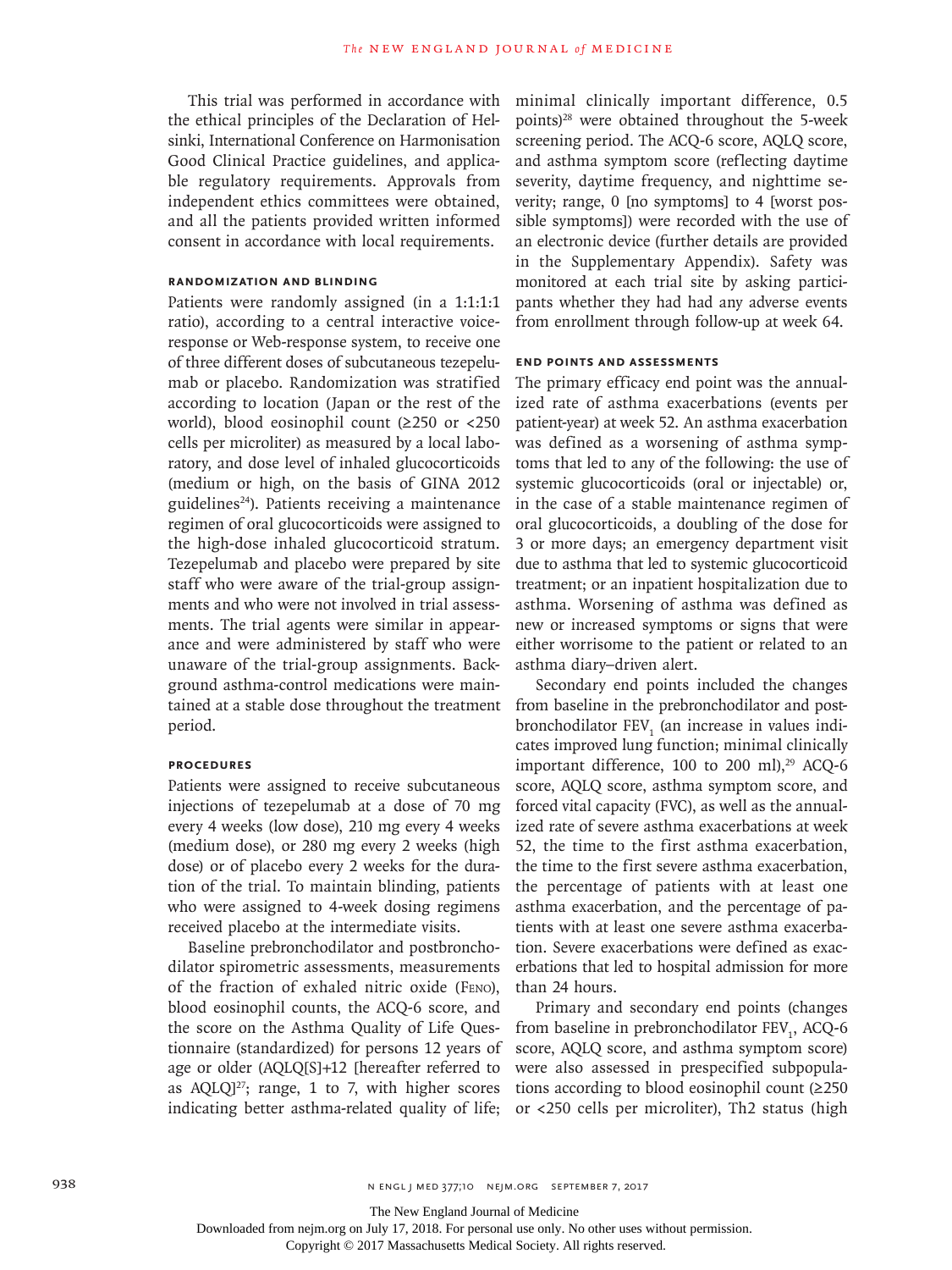[IgE level >100 IU per milliliter and blood eosinophil count ≥140 cells per microliter] or low [IgE level ≤100 IU per milliliter or blood eosinophil count <140 cells per microliter]), $30$  Feno level (on the basis of median baseline levels and the clinically meaningful cutoff of 24 ppb), $31$  serum periostin level (high or low, on the basis of median baseline levels), current (demonstrated during the screening period) postbronchodilator  ${\rm FEV}_1$  reversibility, and allergic status (defined by a positive or negative fluorescence enzyme immunoassay for IgE at baseline).

The primary end point was also stratified according to dose level of inhaled glucocorticoids (medium or high), use or nonuse of a maintenance regimen of oral glucocorticoids, and number of asthma exacerbations in the previous 12 months (prespecified subgroup analyses). Post hoc analyses included stratification of the primary end point according to baseline blood eosinophil count (<400 or ≥400 cells per microliter) and patient smoking history.

# **Statistical Analysis**

The efficacy analyses were based on the intention-to-treat population, which consisted of patients who underwent randomization and received at least one dose of tezepelumab or placebo; patients were evaluated according to the randomized trial group. The safety analyses were based on the as-treated population and included all the patients who received at least one dose of tezepelumab or placebo; patients were evaluated according to the trial agent received.

For the primary efficacy end point, 138 patients per trial group were required for 80% power to detect a 40% lower annualized rate of asthma exacerbations in each tezepelumab dose group than in the placebo group, with a twosided alpha level of 0.1 and an expected 10% loss of information due to dropouts, under the assumption of an annualized asthma exacerbation rate of 0.7 in the placebo group and a negative binomial dispersion parameter of 0.7.

The primary efficacy end point of annualized rate of asthma exacerbations was analyzed with the use of a negative binomial model, with trial group, baseline blood eosinophil count (≥250 or <250 cells per microliter), and baseline dose level of inhaled glucocorticoids (medium or high) included in the model. Details of the statistical analyses with respect to the secondary end points are provided in the Supplementary Appendix.

The primary end point was tested sequentially to control the overall type I error rate at 0.1. The hierarchy was high-dose tezepelumab versus placebo, medium-dose tezepelumab versus placebo, and low-dose tezepelumab versus placebo. No adjustments were made for multiplicity for the secondary end points. Nominal P values are presented. All analyses were carried out with the use of SAS software, version 9.3.

## **RESULTS**

# **Patients**

Overall, 918 patients were screened and 584 underwent randomization: 145 were assigned to low-dose tezepelumab, 145 to medium-dose tezepelumab, 146 to high-dose tezepelumab, and 148 to placebo. Of the patients who received tezepelumab or placebo and were included in the intention-to-treat population, 391 (89.7%) and 139 (93.9%) completed the trial regimen, respectively (Fig. S1 in the Supplementary Appendix). Baseline and clinical characteristics were similar across the trial groups (Table 1, and Table S3 in the Supplementary Appendix).

The dose range of inhaled glucocorticoids for patients at baseline is shown in Figure S2 in the Supplementary Appendix. The median dose was 400  $\mu$ g per day of fluticasone administered by means of a dry-powder inhaler or equivalent in the medium-dose inhaled glucocorticoid stratum, with 73 patients in the placebo group, 71 in the low-dose tezepelumab group, 70 in the mediumdose group, and 72 in the high-dose group, and 1000  $\mu$ g per day of fluticasone administered by means of a dry-powder inhaler or equivalent in the high-dose inhaled glucocorticoid stratum, with 75, 74, 75, and 74 patients in the respective trial groups.

## **Primary End Point**

Treatment with tezepelumab resulted in annualized rates of asthma exacerbations at week 52 of 0.26, 0.19, and 0.22 in the low-dose, mediumdose, and high-dose groups, respectively, as compared with 0.67 in the placebo group. Thus, exacerbation rates were lower in the tezepelumab groups than in the placebo group by 61% (90% confidence interval [CI], 39 to 75; P<0.001), 71%

The New England Journal of Medicine

Downloaded from nejm.org on July 17, 2018. For personal use only. No other uses without permission.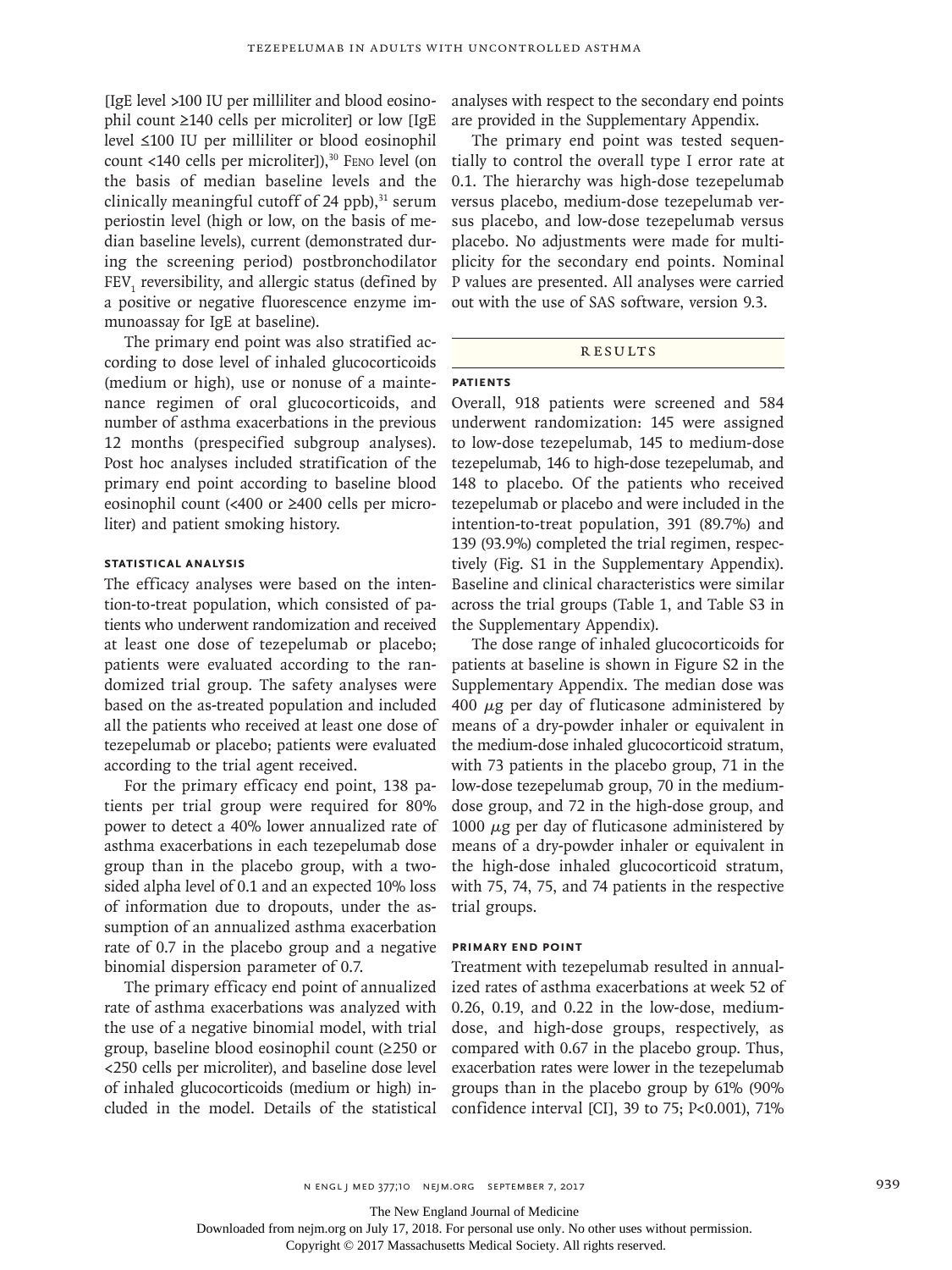| Table 1. Baseline Demographic and Clinical Characteristics in the Intention-to-Treat Population.* |                        |                                        |                                           |                                         |                                     |
|---------------------------------------------------------------------------------------------------|------------------------|----------------------------------------|-------------------------------------------|-----------------------------------------|-------------------------------------|
| Characteristic                                                                                    | Placebo<br>$(N = 148)$ | Low-Dose<br>Tezepelumab<br>$(N = 145)$ | Medium-Dose<br>Tezepelumab<br>$(N = 145)$ | High-Dose<br>Tezepelumab<br>$(N = 146)$ | Total<br>Tezepelumab<br>$(N = 436)$ |
| $Age - yr$                                                                                        | $52.2 \pm 11.5$        | $50.6 + 12.4$                          | $52.6 + 12.5$                             | $50.1 + 12.2$                           | $51.1 \pm 12.4$                     |
| Male sex - no. $(%)$                                                                              | 48 (32.4)              | 50 (34.5)                              | 54 (37.2)                                 | 53 (36.3)                               | 157 (36.0)                          |
| White race - no. (%) <sup>+</sup>                                                                 | 133 (89.9)             | 138 (95.2)                             | 136 (93.8)                                | 129 (88.4)                              | 403 (92.4)                          |
| Body-mass index:                                                                                  | $28.5 \pm 5.5$         | $28.3 \pm 5.1$                         | $28.4 \pm 4.9$                            | $27.7 \pm 5.0$                          | $28.1 \pm 5.0$                      |
| FEV <sub>1</sub> before bronchodilation<br>$-$ liters                                             | $1.83 \pm 0.58$        | $1.91 \pm 0.66$                        | $1.83 \pm 0.58$                           | $1.87 \pm 0.60$                         | $1.87 \pm 0.61$                     |
| ACQ-6 score                                                                                       | $2.66 \pm 0.67$        | $2.76 \pm 0.80$                        | $2.71 \pm 0.81$                           | $2.63 \pm 0.75$                         | $2.70 \pm 0.78$                     |
| $AQLQ(S) + 12$ score                                                                              | $4.06 \pm 0.86$        | $4.14 \pm 0.94$                        | $4.19 \pm 0.90$                           | $4.09 \pm 0.90$                         | $4.14 \pm 0.91$                     |
| Asthma symptom score                                                                              | $1.72 \pm 0.58$        | $1.70 \pm 0.63$                        | $1.76 \pm 0.57$                           | $1.68 \pm 0.61$                         | $1.72 \pm 0.60$                     |
| Dose level of inhaled gluco-<br>corticoids - no. (%)                                              |                        |                                        |                                           |                                         |                                     |
| Medium                                                                                            | 73 (49.3)              | 71 (49.0)                              | 70 (48.3)                                 | 72 (49.3)                               | 213 (48.9)                          |
| High                                                                                              | 75 (50.7)              | 74 (51.0)                              | 75(51.7)                                  | 74 (50.7)                               | 223(51.1)                           |
| Blood eosinophil count<br>$-\frac{\text{cells}}{\mu}$                                             |                        |                                        |                                           |                                         |                                     |
| Mean                                                                                              | $366 + 323$            | $345 + 284$                            | $359 \pm 347$                             | $378 + 423$                             | $361 + 356$                         |
| Median (range)                                                                                    | 270 (0-1870)           | 270 (10-1600)                          | 275 (0-3180)                              | 255 (0-3990)                            | 270 (0-3990)                        |
| Total serum IgE - IU/ml                                                                           |                        |                                        |                                           |                                         |                                     |
| Mean                                                                                              | $447 + 1232$           | $314 + 870$                            | $464 + 1366$                              | $344 + 579$                             | $374 + 992$                         |
| Median (range)                                                                                    | $135(4 - 11,860)$      | $109(2 - 7423)$                        | 135(2–11,430)                             | $138(2 - 3814)$                         | 127(2–11,430)                       |
| FENO                                                                                              |                        |                                        |                                           |                                         |                                     |
| No. of patients evaluated                                                                         | 146                    | 144                                    | 143                                       | 141                                     | 428                                 |
| $Mean - ppb$                                                                                      | $36.3 \pm 38.9$        | $34.5 \pm 46.9$                        | $30.4 \pm 29.4$                           | $32.6 \pm 33.9$                         | $32.5 \pm 37.5$                     |
| Median (range) — ppb                                                                              | $21.5(3.5-276.3)$      | $22.0(2.5 - 349.0)$                    | $20.5(4.0 - 152.5)$                       | $19.7(2.0 - 217.5)$                     | $21.0(2.0 - 349.0)$                 |

\* Plus–values are means ±SD. The low dose of tezepelumab was 70 mg every 4 weeks, the medium dose 210 mg every 4 weeks, and the high dose 280 mg every 2 weeks. Feno denotes fraction of exhaled nitric oxide, and FEV<sub>1</sub> forced expiratory volume in 1 second.

† Race was reported by the patient.

‡ The body-mass index is the weight in kilograms divided by the square of the height in meters.

§ Scores on the six-item Asthma Control Questionnaire (ACQ-6) range from 0 to 6, with lower scores indicating better disease control. A score of 1.5 or more indicates uncontrolled asthma.

¶ Scores on the Asthma Quality of Life Questionnaire (standardized) for persons 12 years of age or older (AQLQ[S]+12) range from 1 to 7, with higher scores indicating better asthma-related quality of life.

Asthma symptom scores (reflecting daytime severity, daytime frequency, and nighttime severity) range from 0 (no symptoms) to 4 (worst possible symptoms).

> (90% CI, 53 to 82; P<0.001), and 66% (90% CI, 47 to 79; P<0.001), respectively (Table 2, and Fig. S3A in the Supplementary Appendix). The types of asthma exacerbations that were used for the primary analysis are described in Table S4 in the Supplementary Appendix.

# **Secondary End Points**

The annualized asthma exacerbation rate was lower in the tezepelumab groups than in the pla-

cebo group, irrespective of baseline blood eosinophil count or other assessed indicators of Th2 status (Fig. 1A, and Tables S5 through S8 in the Supplementary Appendix). Among patients in the medium-dose inhaled glucocorticoid stratum, low-dose, medium-dose, and high-dose tezepelumab resulted in annualized asthma exacerbation rates at week 52 of 0.19, 0.15, and 0.20, respectively, as compared with 0.38 with placebo. The rates in the tezepelumab groups were lower than

940 940 **n ENGL J MED 377;10 NEJM.ORG SEPTEMBER 7, 2017** 

Downloaded from nejm.org on July 17, 2018. For personal use only. No other uses without permission.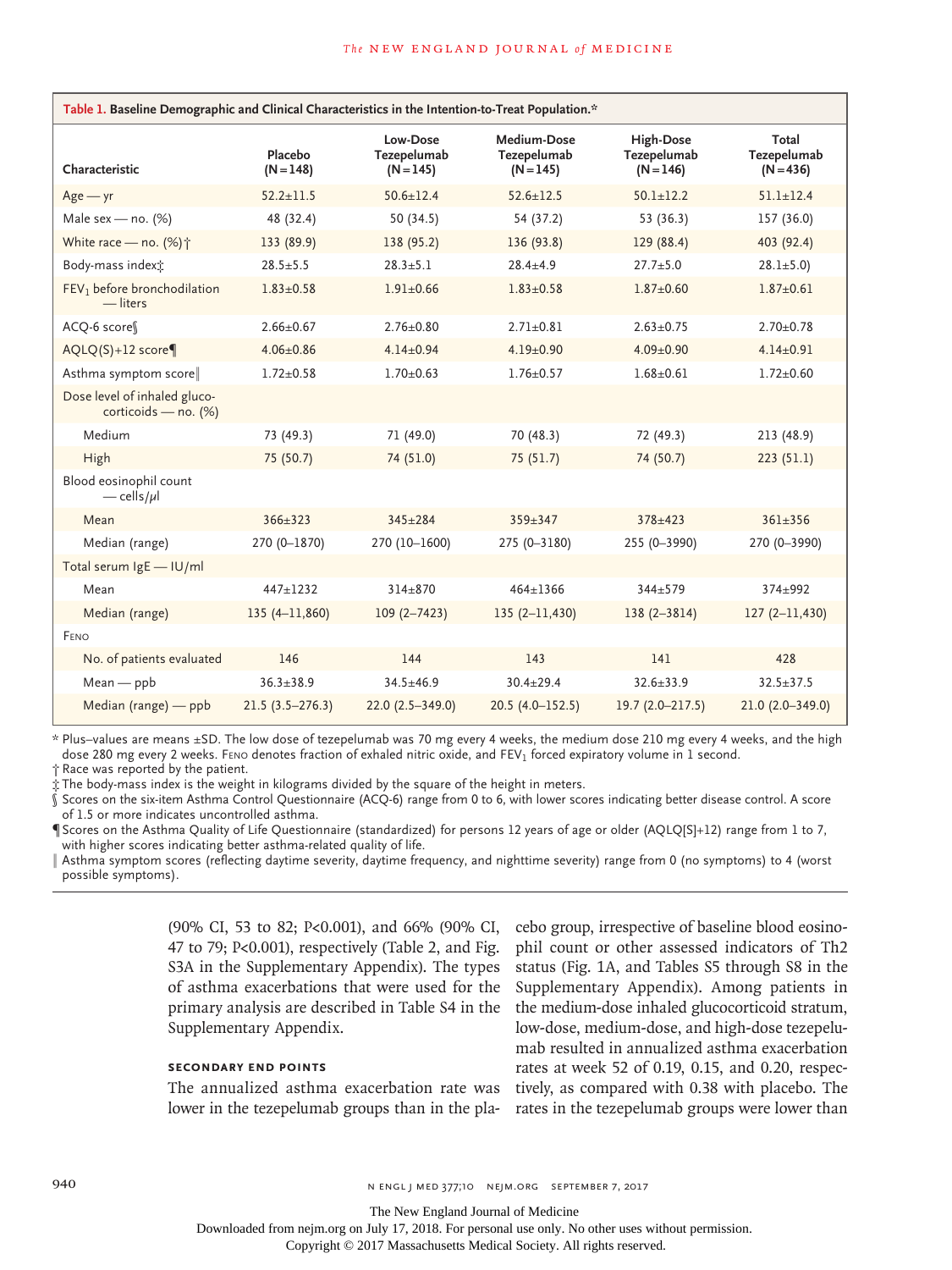| Table 2. Annualized Rate of Asthma Exacerbations and Change from Baseline in $FEV_1$ , ACQ-6 Score, and AQLQ(S)+12 Score in the Intention-<br>to-Treat Population. |                        |                                        |                                           |                                         |
|--------------------------------------------------------------------------------------------------------------------------------------------------------------------|------------------------|----------------------------------------|-------------------------------------------|-----------------------------------------|
| Variable                                                                                                                                                           | Placebo<br>$(N = 148)$ | Low-Dose<br>Tezepelumab<br>$(N = 145)$ | Medium-Dose<br>Tezepelumab<br>$(N = 145)$ | High-Dose<br>Tezepelumab<br>$(N = 146)$ |
| Annualized rate of asthma exacerbations<br>through wk 52 - events per<br>patient-yr (90% CI)                                                                       | 0.67 (0.57 to 0.80)    | $0.26$ (0.19 to 0.34)                  | $0.19$ (0.13 to 0.27)                     | 0.22 (0.16 to 0.30)                     |
| Relative reduction vs. placebo<br>$-$ % (90% CI)                                                                                                                   |                        | 61 (39 to 75)                          | 71 (53 to 82)                             | 66 (47 to 79)                           |
| P value                                                                                                                                                            |                        | < 0.001                                | < 0.001                                   | < 0.001                                 |
| FEV <sub>1</sub> before bronchodilation                                                                                                                            |                        |                                        |                                           |                                         |
| No. of patients evaluated                                                                                                                                          | 141                    | 137                                    | 128                                       | 125                                     |
| Least-squares mean change from base-<br>line at wk $52 - $ % of predicted<br>value                                                                                 | $-0.99$                | 7.11                                   | 7.27                                      | 9.37                                    |
| Difference vs. placebo (95% CI)                                                                                                                                    |                        | 8.11 (2.39 to 13.82)                   | 8.26 (2.50 to 14.03)                      | 10.36 (4.60 to 16.13)                   |
| P value*                                                                                                                                                           |                        | 0.006                                  | 0.005                                     | < 0.001                                 |
| Least-squares mean change from base-<br>line at wk 52 - liters                                                                                                     | $-0.05$                | 0.07                                   | 0.06                                      | 0.11                                    |
| Difference vs. placebo (95% CI)                                                                                                                                    |                        | 0.12 (0.02 to 0.21)                    | 0.11 (0.02 to 0.20)                       | $0.15$ (0.06 to 0.25)                   |
| P value*                                                                                                                                                           |                        | 0.01                                   | 0.02                                      | 0.002                                   |
| ACQ-6 score <sup>+</sup>                                                                                                                                           |                        |                                        |                                           |                                         |
| No. of patients evaluated                                                                                                                                          | 53                     | 53                                     | 44                                        | 49                                      |
| Least-squares mean change from base-                                                                                                                               | $-0.89$                | $-1.13$                                | $-1.16$                                   | $-1.22$                                 |

\* P values are nominal and were not adjusted for multiplicity.

Least-squares mean change from base-

line at wk 52

line at wk 52

AQLQ(S)+12 score‡

† ACQ-6 scores range from 0 to 6, with lower scores indicating better disease control. The minimal clinically important difference is 0.5 points. ‡ AQLQ(S)+12 scores range from 1 to 7, with higher scores indicating better asthma-related quality of life. The minimal clinically important difference is 0.5 points.

Difference vs. placebo (95% CI) — 0.12 (−0.15 to 0.39) 0.18 (−0.10 to 0.47) 0.38 (0.10 to 0.65) P value\* — 0.39 0.21 0.008

Difference vs. placebo (95% CI) — −0.24 (−0.50 to 0.02) −0.27 (−0.54 to 0.00) −0.33 (−0.60 to −0.07)

P value\* — 0.07 0.046 0.01

No. of patients evaluated 47 52 41 49

the rate in the placebo group by 51% (95% CI, −8 to 78; P=0.08), 60% (95% CI, 5 to 83; P=0.04), and 49% (95% CI, −13 to 77; P=0.10), respectively; thus, the between-group difference was nominally significant only at the medium dose level. Among patients in the high-dose inhaled the Supplementary Appendix). The annualized glucocorticoid stratum, low-dose, medium-dose, and high-dose tezepelumab resulted in annualized asthma exacerbation rates at week 52 of group when patients were stratified according to 0.33, 0.23, and 0.24, respectively, as compared the number of asthma exacerbations in the pre-

with 0.96 with placebo. The rates in the tezepelumab groups were lower than the rate in the placebo group by 66% (95% CI, 33 to 83; P=0.002), 76% (95% CI, 49 to 89; P<0.001), and 75% (95% CI, 47 to 88; P<0.001), respectively (Table S9 in asthma exacerbation rate was lower in some, but not all, tezepelumab groups than in the placebo

0.95 1.07 1.13 1.33

The New England Journal of Medicine

Downloaded from nejm.org on July 17, 2018. For personal use only. No other uses without permission.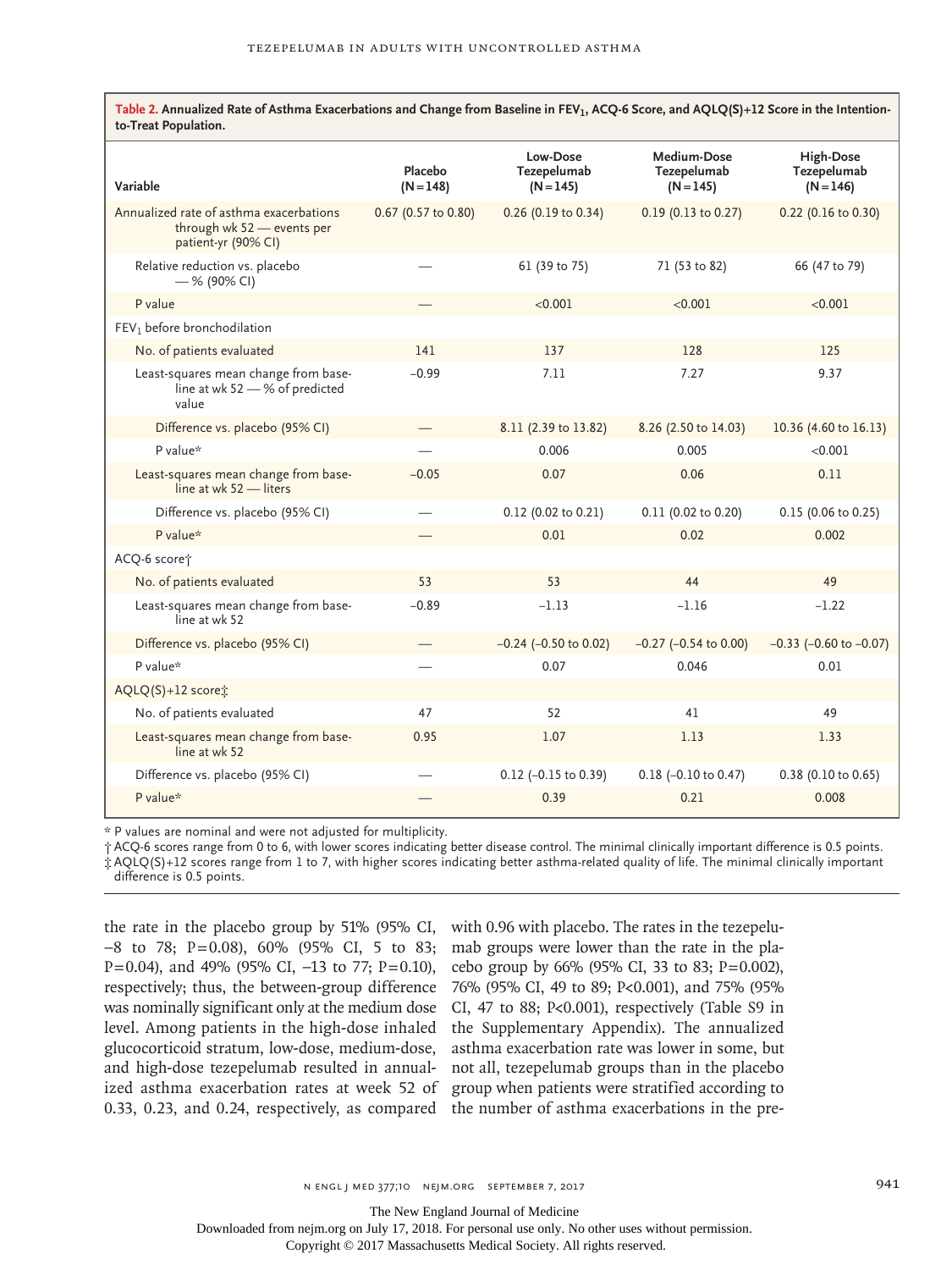#### **The NEW ENGLAND JOURNAL of MEDICINE**



**Figure 1. Annualized Rate of Asthma Exacerbations at Week 52, According to Baseline Biomarker Status, and Change from Baseline in the Fraction of Exhaled Nitric Oxide (Feno).**

In Panel A, nominal two-sided P values of less than 0.05 for the comparison with the placebo group are shown. A clinically meaningful cutoff of 24 ppb was used for the Feno subpopulation analysis.31 A high status with respect to type 2 helper T (Th2) cells was defined as an IgE level of more than 100 IU per milliliter and a blood eosinophil count of 140 cells or more per microliter; a low Th2 status was defined as an IgE level of 100 IU or less per milliliter or a blood eosinophil count of less than 140 cells per microliter. In Panel B, Feno values included in the analysis represent averages of up to three measurements with a minimum of 10% reproducibility; values that failed to meet this criterion were not included in the analysis.32 The Feno analysis that included all measurements, irrespective of reproducibility, is shown in Figure S6 in the Supplementary Appendix. I bars indicate standard errors.

942 **n ENGL j MED 377;10 NEJM.ORG SEPTEMBER 7, 2017** 

The New England Journal of Medicine

Downloaded from nejm.org on July 17, 2018. For personal use only. No other uses without permission.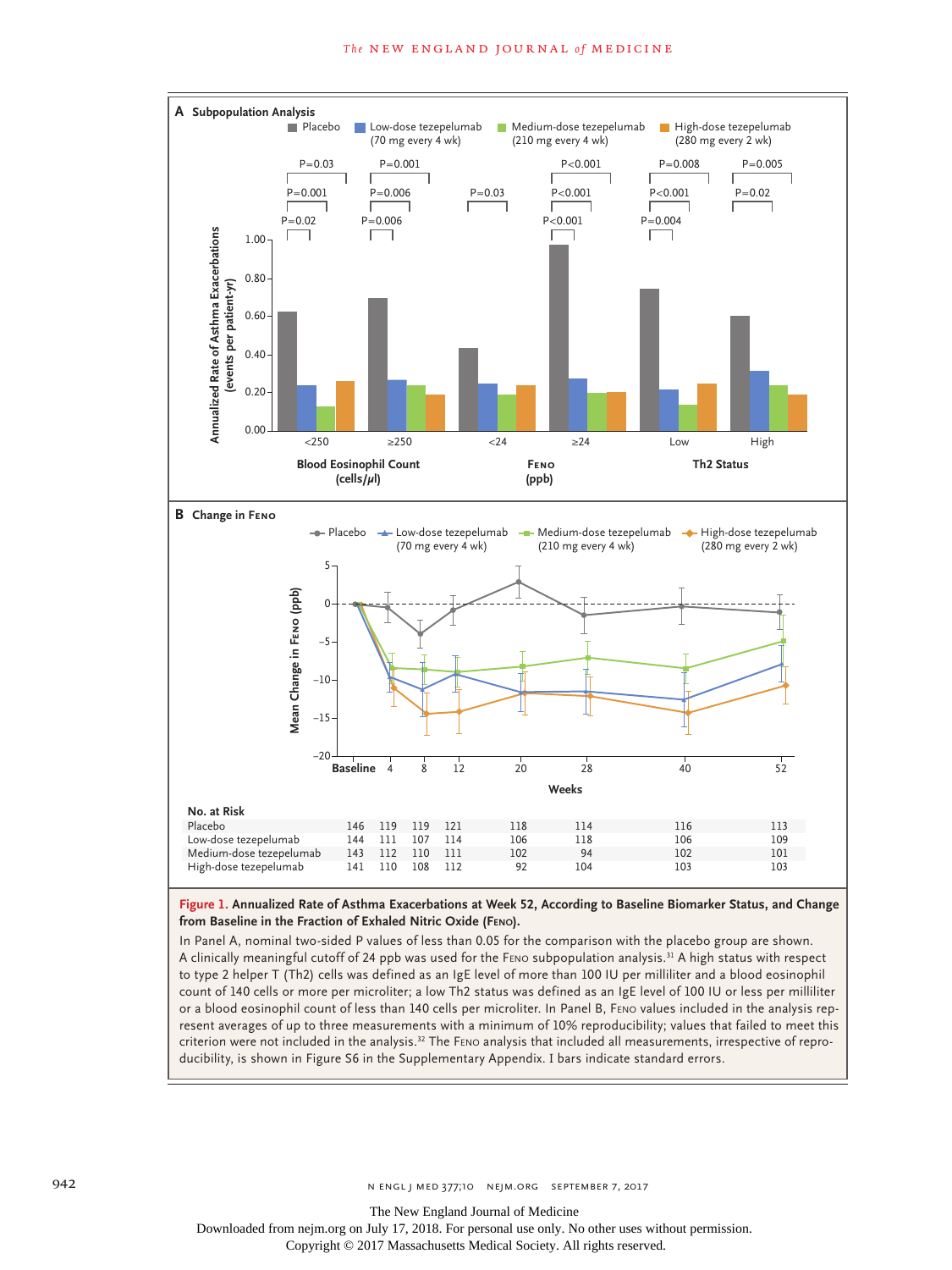vious 12 months and, in post hoc analyses, according to smoking history (Table S10 in the Supplementary Appendix).

The time to the first asthma exacerbation was longer in the tezepelumab groups than in the placebo group. The risk of having any exacerbation was lower in the low-dose, medium-dose, and high-dose tezepelumab groups than in the placebo group by 34% (hazard ratio, 0.66; 95% CI, 0.41 to 1.05; P=0.08), 54% (hazard ratio, 0.46; 95% CI, 0.27 to 0.78; P=0.003), and 45% (hazard ratio, 0.55; 95% CI, 0.34 to 0.90;  $P=0.02$ ), respectively; thus, the between-group difference was not nominally significant at the low dose level (Fig. S4 and Table S14 in the Supplementary Appendix).

In the overall population, the change from baseline at week 52 in the prebronchodilator  $FEV<sub>1</sub>$  was greater in the low-dose, medium-dose, and high-dose tezepelumab groups than in the placebo group by 0.12 liters (95% CI, 0.02 to 0.21; P=0.01), 0.11 liters (95% CI, 0.02 to 0.20;  $P=0.02$ ), and 0.15 liters (95% CI, 0.06 to 0.25; P=0.002), respectively (Table 2, and Fig. S3B in the Supplementary Appendix). Similar differences were observed when the prebronchodilator FEV. was measured as the percent of the predicted value (Table 2). The treatment effect was observed as early as week 4 (the first time point assessed) and was sustained for the duration of the trial (Fig. S3B in the Supplementary Appendix).

The effects of tezepelumab on additional secondary end points — including the percentage of patients with at least one asthma exacerbation, the percentage of patients with at least one severe asthma exacerbation, the annualized rate of severe asthma exacerbations, the time to the first severe asthma exacerbation, and changes from baseline in the postbronchodilator  $FEV_1$ , FVC, ACQ-6 score, AQLQ score, and asthma symptom score — are presented in Table 2, and in Figures S3C and S3D and Tables S11 through S14 in the Supplementary Appendix. The effects of tezepelumab on secondary end points according to subgroup (prebronchodilator FEV<sub>1</sub>, ACQ-6 score, AQLQ score, and asthma symptom score) are shown in Tables S5, S6, S7, and S12 in the Supplementary Appendix.

## **Biomarkers**

Substantial and persistent decreases in blood eosinophil counts and Feno levels were observed in all tezepelumab groups, beginning at week 4 (the first time point assessed) after the initiation of treatment (Fig. 1B, and Fig. S5A in the Supplementary Appendix). Progressive decreases were also observed in total serum IgE in all tezepelumab groups (Fig. S5B in the Supplementary Appendix).

# **Safety and Side-Effect Profile**

The overall incidence of adverse events was similar across the trial groups (Table 3). In total, 62.2% of the patients in the placebo group, 66.2% of the patients in the low-dose tezepelumab group, 64.8% of the patients in the mediumdose group, and 61.6% of the patients in the high-dose group reported at least one adverse event, and 12.2%, 11.7%, 9.0%, and 12.3% reported at least one serious adverse event, respectively. When asthma-related adverse events were removed from the above analysis, the overall incidence of adverse events was similar across the trial groups (Table 3). A full list of serious adverse events is provided in Table S15 in the Supplementary Appendix. Three serious adverse events were deemed by the investigator to be related to the trial agent; two (pneumonia and stroke) occurred in the same patient in the lowdose tezepelumab group and one (the Guillain– Barré syndrome) in the medium-dose tezepelumab group. A detailed description of these events is included in the Supplementary Appendix. The rates of discontinuation due to adverse events were 1.1% among patients receiving tezepelumab (five patients, including two in the medium-dose group and three in the high-dose group) and 0.7% in the placebo group (one patient). One patient in the low-dose tezepelumab group died 8 weeks after the treatment period ended from a treatment-related serious adverse event (stroke in the same patient described above; additional details are provided in the Supplementary Appendix).

Injection-site reactions after 1-ml injections occurred in 3.4% of the patients in the placebo group, 2.8% of the patients in the low-dose tezepelumab group, 2.8% of the patients in the

The New England Journal of Medicine

Downloaded from nejm.org on July 17, 2018. For personal use only. No other uses without permission.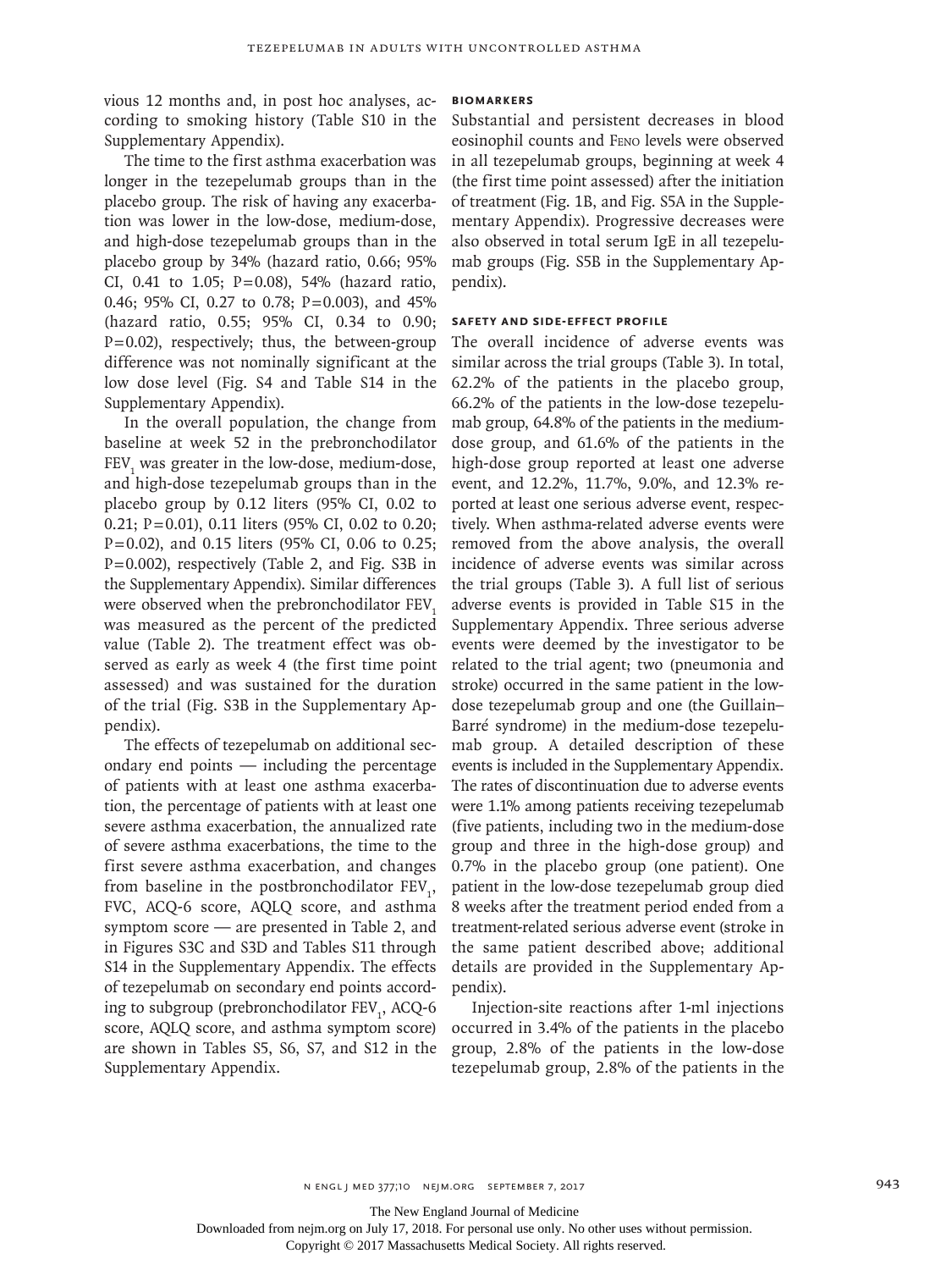| Table 3. Summary of Adverse Events, with and without Inclusion of Asthma-Related Events.*                                                                                                                                                                                                                                                                                                                                                                                                                                                                                                                                                 |                                     |                                   |                    |                                                      |                    |                                        |                    |                                      |                    |                                         |
|-------------------------------------------------------------------------------------------------------------------------------------------------------------------------------------------------------------------------------------------------------------------------------------------------------------------------------------------------------------------------------------------------------------------------------------------------------------------------------------------------------------------------------------------------------------------------------------------------------------------------------------------|-------------------------------------|-----------------------------------|--------------------|------------------------------------------------------|--------------------|----------------------------------------|--------------------|--------------------------------------|--------------------|-----------------------------------------|
| Event                                                                                                                                                                                                                                                                                                                                                                                                                                                                                                                                                                                                                                     |                                     | $(N = 148)$<br>Placebo            |                    | Low-Dose Tezepelumab<br>$(N = 145)$                  |                    | Medium-Dose Tezepelumab<br>$(N = 145)$ |                    | High-Dose Tezepelumab<br>$(N = 146)$ |                    | <b>Total Tezepelumab</b><br>$(N = 436)$ |
|                                                                                                                                                                                                                                                                                                                                                                                                                                                                                                                                                                                                                                           | Events<br>$\overline{\overline{A}}$ | Events Excluded<br>Asthma-Related | Events<br>$\equiv$ | Events Excluded<br>Asthma-Related                    | Events<br>$\equiv$ | Asthma-Related<br>Events Excluded      | Events<br>$\equiv$ | Asthma-Related<br>Events Excluded    | Events<br>$\equiv$ | Asthma-Related<br>Events Excluded       |
|                                                                                                                                                                                                                                                                                                                                                                                                                                                                                                                                                                                                                                           |                                     |                                   |                    |                                                      |                    | number of patients (percent)           |                    |                                      |                    |                                         |
| $\geq$ 1 Event                                                                                                                                                                                                                                                                                                                                                                                                                                                                                                                                                                                                                            | 92(62.2)                            | 83 (56.1)                         | 96 (66.2)          | 86 (59.3)                                            | 94 (64.8)          | 90(62.1)                               | 90(61.6)           | 83 (56.8)                            | 280 (64.2)         | 259 (59.4)                              |
| >1 Event of grade 3-5<br>severityj                                                                                                                                                                                                                                                                                                                                                                                                                                                                                                                                                                                                        | 28 (18.9)                           | 16 (10.8)                         | 26 (17.9)          | 20(13.8)                                             | 29 (20.0)          | 23 (15.9)                              | 21 (14.4)          | 13 (8.9)                             | 76 (17.4)          | 56 (12.8)                               |
| Death†                                                                                                                                                                                                                                                                                                                                                                                                                                                                                                                                                                                                                                    | $\circ$                             | $\circ$                           | 1(0.7)             | 1(0.7)                                               | $\circ$            | $\circ$                                | $\circ$            | $\circ$                              | 1(0.2)             | 1(0.2)                                  |
| >1 Serious event;                                                                                                                                                                                                                                                                                                                                                                                                                                                                                                                                                                                                                         | 18 (12.2)                           | 11(7.4)                           | 17(11.7)           | 13 (9.0)                                             | 13 (9.0)           | 12(8.3)                                | 18 (12.3)          | 15 (10.3)                            | 48 (11.0)          | 40 (9.2)                                |
| 3-5 severity†‡<br>event of grade<br>≥1 Serious event or                                                                                                                                                                                                                                                                                                                                                                                                                                                                                                                                                                                   | 34 (23.0)                           | 21 (14.2)                         | 32 (22.1)          | 24 (16.6)                                            | 31 $(21.4)$        | 26 (17.9)                              | 29 (19.9)          | 20(13.7)                             | 92(21.1)           | 70 (16.1)                               |
| >1 Event leading to dis-<br>continuation of<br>trial agent                                                                                                                                                                                                                                                                                                                                                                                                                                                                                                                                                                                | 1(0.7)                              | 1(0.7)                            | 0                  | $\circ$                                              | 2(1.4)             | 2(1.4)                                 | 3(2.1)             | 3(2.1)                               | 5(1.1)             | 5(1.1)                                  |
| Most common events<br>of any grades                                                                                                                                                                                                                                                                                                                                                                                                                                                                                                                                                                                                       |                                     |                                   |                    |                                                      |                    |                                        |                    |                                      |                    |                                         |
| <b>Bronchitis</b>                                                                                                                                                                                                                                                                                                                                                                                                                                                                                                                                                                                                                         | 7(4.7)                              |                                   | 8(5.5)             |                                                      | 5(3.4)             |                                        | 9(6.2)             |                                      | 22(5.0)            |                                         |
| Nasopharyngitis                                                                                                                                                                                                                                                                                                                                                                                                                                                                                                                                                                                                                           | 17(11.5)                            |                                   | 21 (14.5)          |                                                      | 19 (13.1)          |                                        | 15 (10.3)          |                                      | 55 (12.6)          |                                         |
| Headache                                                                                                                                                                                                                                                                                                                                                                                                                                                                                                                                                                                                                                  | 7(4.7)                              |                                   | 8(5.5)             |                                                      | 11(7.6)            |                                        | 5(3.4)             |                                      | 24(5.5)            |                                         |
| Asthma                                                                                                                                                                                                                                                                                                                                                                                                                                                                                                                                                                                                                                    | 50(33.8)                            |                                   | 35(24.1)           |                                                      | 27 (18.6)          |                                        | 38 (26.0)          |                                      | 100 (22.9)         |                                         |
| ‡A serious adverse event was defined as an event that resulted in death, was life-threatening, required inpatient hospitalization or prolongation of existing hospitalization, resulted in per-<br>sistent or clinically significant disability or incapacity, was an important medical event, or resulted in a congenital anomaly or birth defect (in the offspring of the patient)<br>Shown are events that occurred in at least 5% of the total group of patients who received tezepelumab<br>* Patients were counted once for each category regardless of the number of events.<br>†Grade 3 indicates a severe adverse event, grade 4 |                                     |                                   |                    | a life-threatening event, and grade 5 a fatal event. |                    |                                        |                    |                                      |                    |                                         |

944 **944** n engl j med 377;10 NEJM.ORG SEPTEMBER 7, 2017

The New England Journal of Medicine

Downloaded from nejm.org on July 17, 2018. For personal use only. No other uses without permission.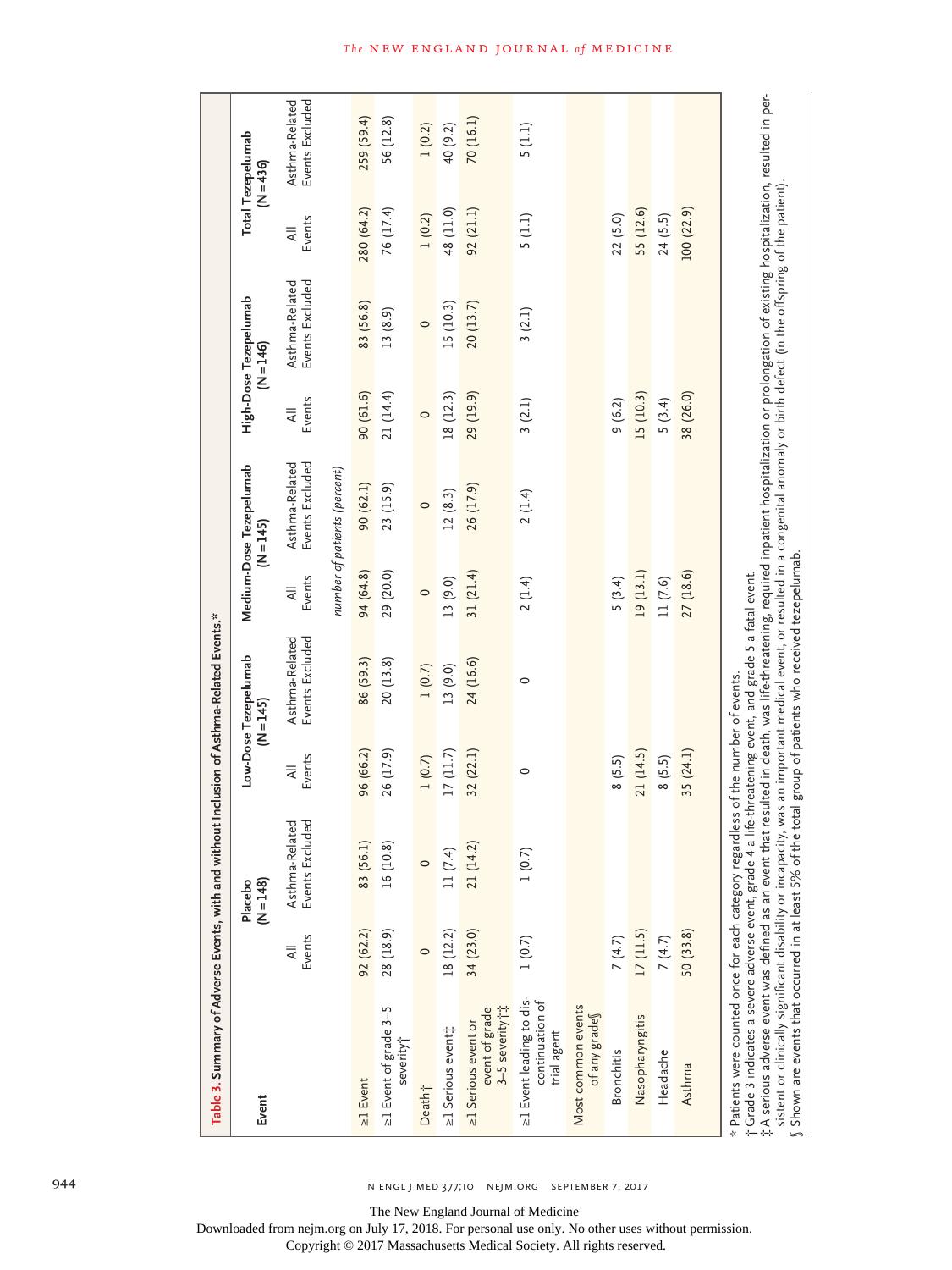medium-dose group, and 1.4% of the patients in the high-dose group. The rates after 1.5-ml injections were 2.7%, 2.1%, 2.8%, and 3.4% in the respective groups (Table S16 in the Supplementary Appendix). No investigational product–related anaphylactic reactions were reported. After baseline, positive antidrug antibodies were noted in 13 of 148 patients (8.8%) in the placebo group, 7 of 144 patients (4.9%) in the low-dose tezepelumab group, 1 of 140 patients (0.7%) in the mediumdose group, and 3 of 142 patients (2.1%) in the high-dose group (Table S17 in the Supplementary Appendix). No neutralizing antibodies were detected.

# Discussion

Treatment with tezepelumab resulted in significantly lower annualized rates of asthma exacerbations than the rate with placebo among patients whose asthma remained uncontrolled despite treatment with LABAs and medium-to-high doses of inhaled glucocorticoids. Some, but not all, secondary outcomes were better with tezepelumab than with placebo. Treatment effects were observed shortly after the initiation of treatment and were maintained throughout the trial. The incidence of adverse events was similar in the tezepelumab and placebo groups, with similar levels of discontinuations, regardless of asthmarelated adverse events.

Tezepelumab reduced blood eosinophil counts, Feno levels, and total serum IgE levels; changes in eosinophil counts and Feno levels occurred rapidly from week 4 and concurrently with changes in clinical end points. Our findings are consistent with those of a previous allergenchallenge study involving patients with mild asthma, in which tezepelumab inhibited post– allergen challenge increases in sputum and blood eosinophil counts and FENO levels.<sup>23</sup> These changes in biomarker levels indicate that tezepelumab has important effects on interleukin-4, interleukin-5, and interleukin-13 pathways and support the concept that inhibition of TSLP may have broader physiological effects than the targeting of individual Th2 cytokines.

The observed improvements in disease control in patients who received tezepelumab highlight the potential pathogenic role of TSLP across different asthma phenotypes. Nonallergic factors, including tobacco smoke, diesel particles, and

viruses, have been shown to trigger TSLP release and lead to activation of inflammatory responses in asthma.33-36 Although TSLP is central to the regulation of type 2 immunity, many cell types that are activated by or respond to TSLP, such as mast cells, basophils, natural killer T cells, innate lymphoid cells, and neutrophils, may play a role in inflammation in asthma beyond type 2 inflammation.17,35-40

Our data provide clinical evidence that inhibition of TSLP with tezepelumab leads to a lower annualized rate of asthma exacerbations than placebo administration, independent of baseline eosinophil count or other Th2 biomarkers, and better results with respect to other clinical end points among patients with uncontrolled asthma who are receiving LABAs and medium-to-high doses of inhaled glucocorticoids. These findings highlight the potential advantages of targeting an upstream cytokine such as TSLP, which may affect disease activity more broadly than inhibition of a single downstream pathway. Future studies involving large, ethnically diverse populations of patients with uncontrolled asthma using the best available small-molecule therapies, including high-dose inhaled glucocorticoids plus LABAs, will be important to demonstrate the clinical importance of our findings.

Supported by MedImmune (a member of the AstraZeneca Group) and Amgen.

Dr. Corren reports receiving grant support, lecture fees, and honoraria from Genentech, receiving lecture fees from and serving on an advisory board for Teva Pharmaceuticals, receiving grant support from Sanofi, receiving consulting fees from and serving on an advisory board for Vectura Group, and receiving grant support and consulting fees from Regeneron; Dr. Parnes, being employed by and owning stock in Amgen and being named as an inventor on a patent (US 20170082608 A1) licensed to Astra-Zeneca Collaboration Ventures on a method for detecting helper T-cell or cytotoxic T-lymphocyte subpopulations in persons affected by a disease or disorder having an immune component; Dr. Wang, being employed by MedImmune–AstraZeneca and owning stock in AstraZeneca; Ms. Mo, being employed by and owning stock in Amgen; Ms. Roseti, being employed by MedImmune– AstraZeneca and owning stock options in AstraZeneca; Dr. Griffiths, being employed by MedImmune and owning stock and stock options in AstraZeneca; and Ms. van der Merwe, being employed by MedImmune and owning stock and stock options in AstraZeneca. No other potential conflict of interest relevant to this article was reported.

Disclosure forms provided by the authors are available with the full text of this article at NEJM.org.

We thank Sarah Crouch, Dewei She, Bing Yao, Yili Pritchett, and Matthew Butler for contributions to trial design and analysis and Rachel Cicchelli, Ph.D. (QXV Comms [Macclesfield, United Kingdom], an Ashfield Company, part of UDG Healthcare), who provided medical writing support funded by MedImmune in accordance with the third edition of the Good Publication Practice (GPP3) guidelines (www.ismpp.org/gpp3).

The New England Journal of Medicine

Downloaded from nejm.org on July 17, 2018. For personal use only. No other uses without permission.